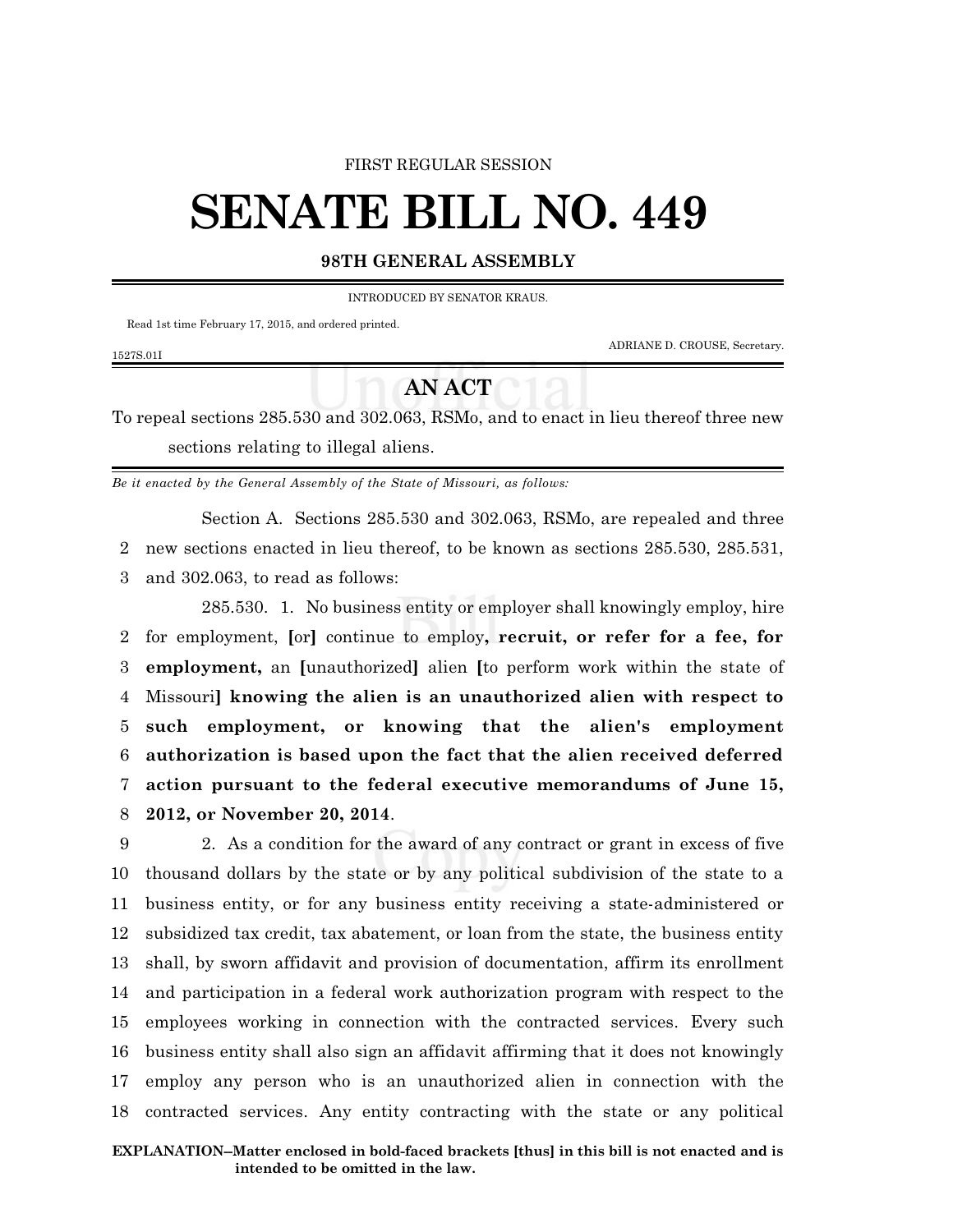subdivision of the state shall only be required to provide the affidavits required in this subsection to the state and any political subdivision of the state with which it contracts, on an annual basis. During or immediately after an emergency, the requirements of this subsection that a business entity enroll and participate in a federal work authorization program shall be suspended for fifteen working days. As used in this subsection, "emergency" includes the following natural and manmade disasters: major snow and ice storms, floods, tornadoes, severe weather, earthquakes, hazardous material incidents, nuclear power plant accidents, other radiological hazards, and major mechanical failures of a public utility facility.

 3. All public employers shall enroll and actively participate in a federal work authorization program.

 4. An employer may enroll and participate in a federal work authorization program and shall verify the employment eligibility of every employee in the employer's hire whose employment commences after the employer enrolls in a federal work authorization program. The employer shall retain a copy of the dated verification report received from the federal government. Any business entity that participates in such program shall have an affirmative defense that such business entity has not violated subsection 1 of this section.

 5. A general contractor or subcontractor of any tier shall not be liable under sections 285.525 to 285.550 when such general contractor or subcontractor contracts with its direct subcontractor who violates subsection 1 of this section, if the contract binding the contractor and subcontractor affirmatively states that the direct subcontractor is not knowingly in violation of subsection 1 of this section and shall not henceforth be in such violation and the contractor or subcontractor receives a sworn affidavit under the penalty of perjury attesting to the fact that the direct subcontractor's employees are lawfully present in the United States.

**285.531. 1. No wage, compensation, whether in money or in kind or in services, or in remuneration of any kind for the performance of services paid to an unauthorized alien shall be allowed as a deductible business expense for any state income or business tax purposes in this state. This subsection shall apply whether or not the Internal Revenue Service Form 1099 is issued in conjunction with the wages or remuneration.**

**2. No wage, compensation, whether in money or in kind or in**